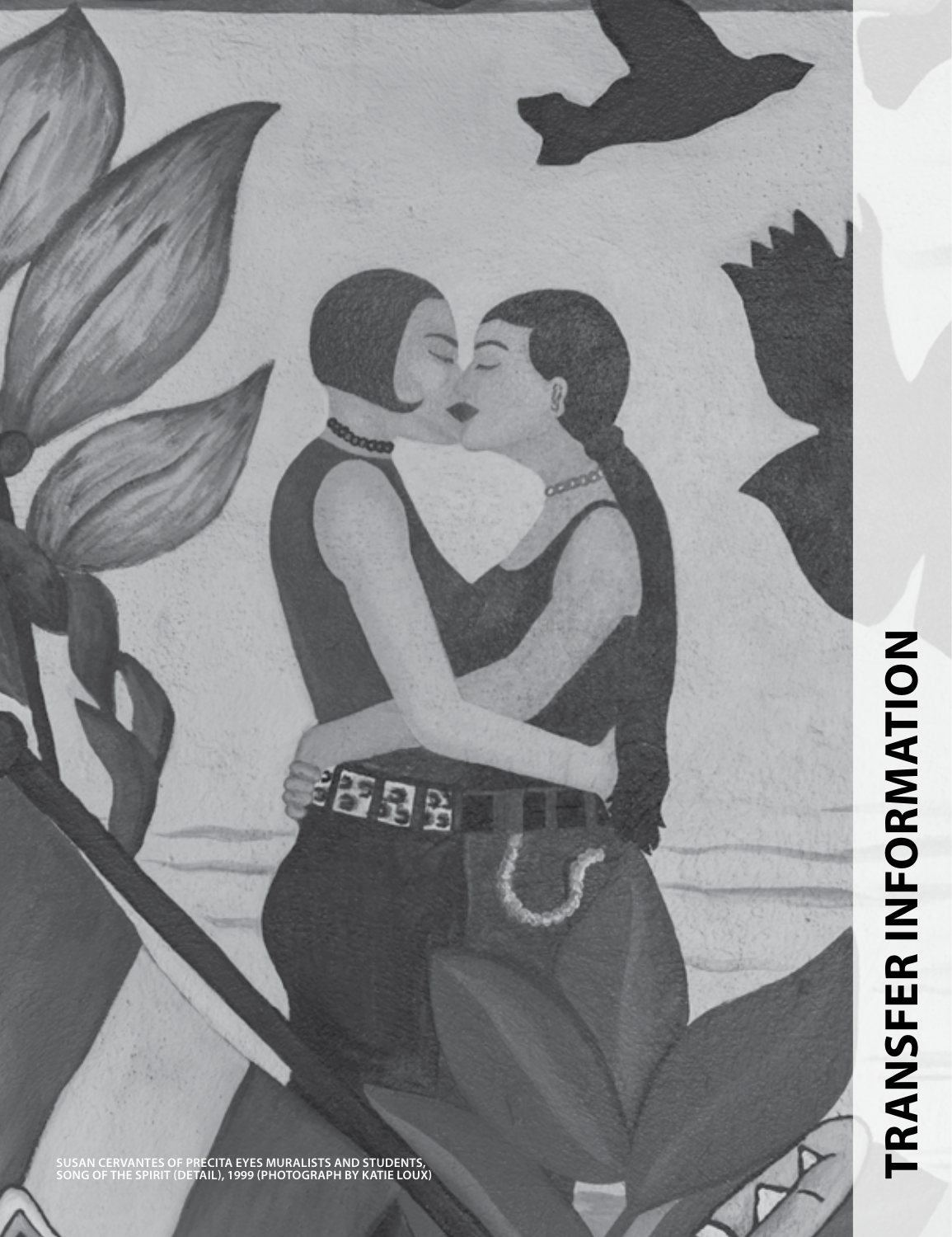# **TRANSFER INFORMATION**

# **General Information**

This section of the College catalog contains general information for students planning to transfer to any of the University of California (UC) campuses or to any of the campuses of the California State University (CSU).

Listed in this section of the catalog (in the order given below) are three categories of information: (1) Courses which satisfy the general education requirements for all campuses of the California State University; (2) Courses from City College of San Francisco acceptable at all campuses of the University of California for **elective** credit; (3) Courses from City College that satisfy the Intersegmental General Education Transfer Curriculum (IGETC);

#### **Transfer Information**

Courses numbered from 1 through 799 are university courses except for some listed as "Credit, non-degree applicable" and a few others. With these exceptions, courses numbered 1 through 799 are considered to be baccalaureate in nature and carry transfer credit. However, according to their transfer policies, some universities and four-year colleges may not grant transfer credit for every City College baccalaureate course.

**Courses named with one of the letters from A through Z are foundational courses:** for example, Chemistry C. Credit earned in these courses is not accepted for graduation from City College and is generally not transferable to a university or a four-year college.

The California State University grants transfer credit for all courses numbered 1 through 799, except for some courses in Biotechnology, English, English as a Second Language, Engineering Technology and Mathematics. Those courses which are transferable to the California State University **for elective credit** are labeled with "CSU" following the description of the course content in its announcement.

A complete list of courses for which the University of California accepts credit is given in the Transfer section of this catalog. In addition, each course that is acceptable **for elective credit** at all campuses of the University of California has "UC" following the description of the course content in its announcement.

Courses designated as "UC upon review" are independent studies or variable topics courses which may earn UC elective credit, but which must be evaluated by the UC campus at the time the student is admitted for transfer before credit can be granted.

Students are advised to see their counselors or advisors for further information beyond that which is given on the following pages regarding transferring to a four-year college or university.

#### **Articulation Agreements**

Articulation agreements which list detailed information concerning specific majors and describe course transferability from City College of San Francisco to CSU and UC campuses are available on ASSIST, *www.assist.org***. A**rticulation agreements with private or out-of-state colleges may be found on the City College Articulation website:*www.ccsf.edu/artic***.**

# **Associate Degrees for Transfer**

City College of San Francisco also offers associate degrees for transfer primarily to the CSU. These include Associate in Arts (AA-T) or Associate in Science (AS-T) degrees. These degrees are designed to provide a clear pathway to a CSU major and baccalaureate degree. Students who are awarded an AA-T or AS-T degree are guaranteed admission with junior standing somewhere in the CSU system and given priority admission consideration to their local CSU campus or to a program that is deemed similar to their community college major. This priority does not guarantee admission to specific majors or campuses.

Students who have been awarded an AA-T or AS-T are able to complete their remaining requirements for the similar 120 semester-unit or 180 quarter-unit baccalaureate degree within 60 semester or 90 quarter units. For more information on the Associate Degrees for Transfer, see the Associate Degree Graduation Requirements section of this catalog. To find out which CSU campuses accept each degree, please go to http:// www.adegreewithaguarantee.com/Degrees.aspx. Current and prospective CCSF students are encouraged to meet with a counselor to review their options for transfer and to develop an educational plan that best meets their goals and needs.

#### **California State University (All Campuses) Admission Application Dates**

To ensure consideration for admission to the campus of first choice, students are reminded to file a CSU application during the appropriate filing period shown below:

#### **Term: Applications First Accepted**

**Summer Quarter:** February 1 (preceding the summer term) **Fall Semester/Quarter:** October 1 (preceding the term)

**Winter Quarter:** June 1 (preceding the term)

**Spring Semester/Quarter:** August 1 (preceding the term) *Application for impacted programs and campuses must be filed during the initial application filing period.* Otherwise, each campus accepts applications until capacities are reached. If you are applying after the initial filing period, consult the campus admissions office for current information. Apply online, *www.csumentor.edu*.

**Admission as a Transfer Student A student may satisfy CSU admission requirements as an upper division transfer student by:**

- Completing a minimum of 60 transferable semester units (CCSF courses numbered 1 through 799 except for some nondegree applicable Biotechnology, English, English as a Second Language, Engineering Technology, and Mathematics courses).
- Maintaining a grade point average of 2.00 or higher in all transferable units attempted.
- Satisfying a minimum of 30 units of General Education with grades of C or better including: A1 Oral Communication, A2 Written Communication, A3 Critical Thinking, B4 Quantitative Reasoning.

**Supplementary Admissions Requirements.** Some majors and campuses receive more applications during the initial filing period than can be accommodated and have higher admission standards. For detailed information regarding *Impacted Undergraduate Majors* and *Campuses in the California State University*, go to *http://www.calstate.edu/AR/impactioninfo.shtml*.

# **Transfer of Credit to the California State University (All Campuses)**

The campuses of the California State University accept credit from City College of San Francisco as follows:

- **1.** They accept as elective credit toward graduation the units earned in all City College courses numbered 1 through 799, except for BTEC 108A, ESL 12, 75, 122, 132, 142, 182; ENGL 12, 88, ET 108A, and MATH 30, 35, 40, 43, 45, 46, 55, 60, 80S, 90S.
- 2. They do not accept credit earned in City College foundational courses. (These courses are named with only one letter—for example, Chemistry C.)
- They accept transfer credit as indicated above, but do not accept more than 70 semester units of community college credit to be used to satisfy the unit requirements for the baccalaureate degree.
- 4. They accept partial or full certification of completion of the Lower Division General Education requirements for graduation from the California State University for courses completed at City College.
- 5. They do not necessarily accept credit that City College has granted for work completed at other collegiate institutions or for The College Board's AP examinations.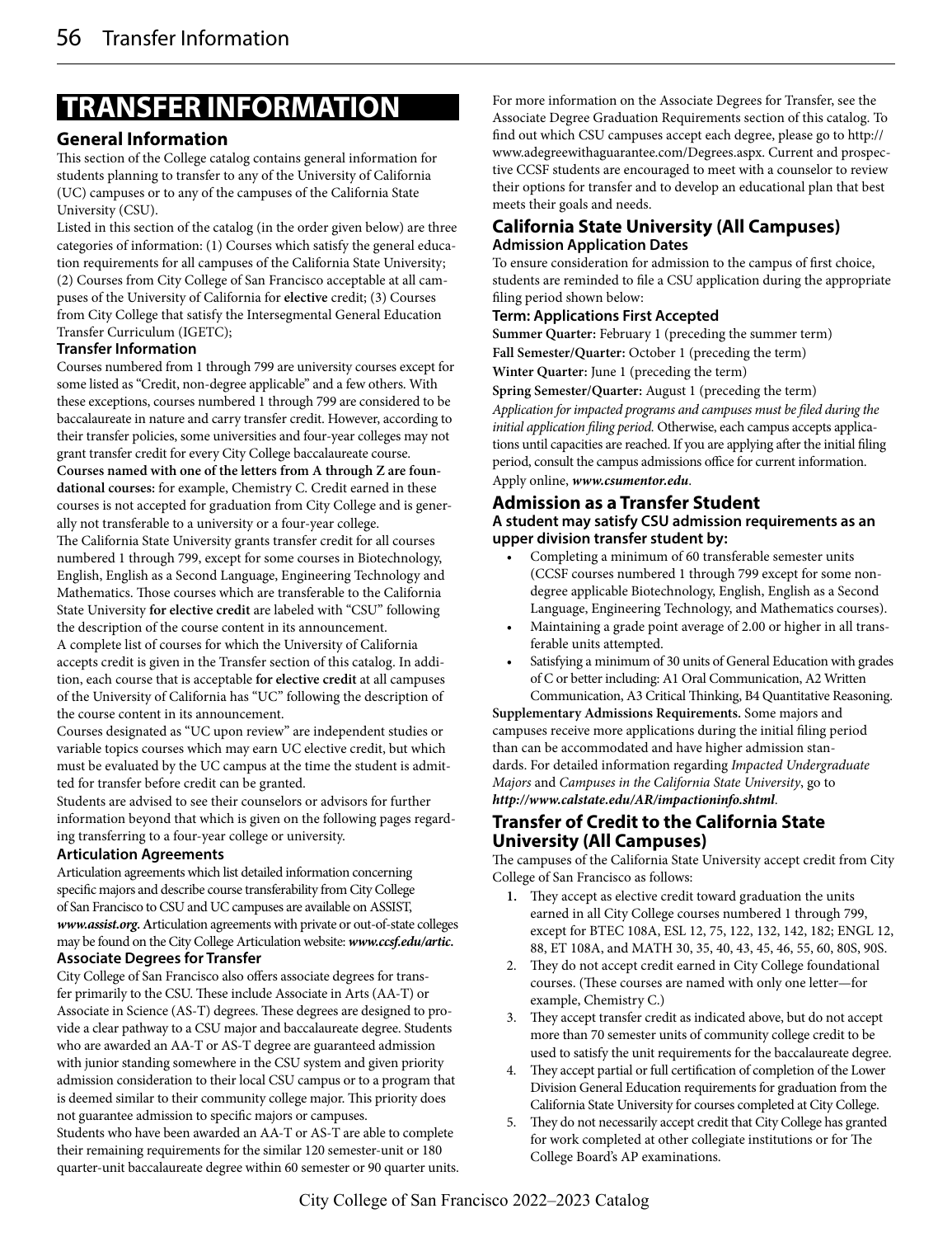# **American Institutions and United States History Requirement**

Upon completion of this coursework, a student will be able to:

- US1: Analyze significant events from U.S. history, including cultural and regional influences.
- US2: Evaluate political institutions and processes in the United States.
- US3: Explain California's political processes and Constitution and its relationship to the federal government.
- Candidates for a bachelor's degree must satisfy the requirement in American Institutions and United States History by completing one course from each of the following two groups:

Group 1. (US-2&3) Asian American Studies 23; Political Science 1 Group 2. (US-1) Asian American Studies 20; History 1, 9, 12A, 12B,

17A, 17B, 41A, 41B, 45; Labor and Community Studies 70A, 70B; Latin American and Latino/a Studies 1

# **General Education Requirements for the California State University (All Campuses) for 2021-22**

CSU GE-Breadth handouts and related information are available from a counselor; the Transfer Center; ASSIST, *www.assist.org*; or the CCSF articulation webpage, *www.ccsf.edu/artic*.

Requirements for the baccalaureate degree at the California State University include the completion of a minimum of 48 semester units in general education within a prescribed pattern, including 9 semester units of upper-division work. A maximum of 39 semester units may be certified by City College as having met the CSU lower division General Education requirements.

The 39 semester-unit pattern is distributed among six broad areas as noted below. City College will certify completion of each area according to the unit limits shown. Students who complete the entire pattern may also petition for the Certificate of Achievement in CSU General Education Breadth.

Students have the option to complete the Intersegmental General Education Transfer Curriculum (IGETC) in lieu of the 39 unit CSU general education pattern.

Due to catalog publication deadlines, the following is a list of CSU General Education courses from the 2021-22 academic year. Updated information is available from a counselor; the Transfer Center; ASSIST, www.assist.org; or the CCSF articulation webpage, www.ccsf.edu/artic.

### **AREA A: Communication in the English language and Critical Thinking**

(9 certifiable semester units or 12–15 quarter units with at least one course from each of A1, A2, and A3)

### **A1 Oral Communication:**

Upon completion of this coursework, a student will be able to:

- 1. Demonstrate clear and precise oral expression.
- 2. Identity and use culturally competent communication practices.<br>3. Analyze how communication practices impact experiences.
- Analyze how communication practices impact experiences.

#### *One course from the following:*

Communication Studies 1A, 3, 4, 6, 12, 20

English as a Second Language 79

#### **A2 Written Communication:**

Upon completion of this coursework, a student will be able to:

- 1. Read critically to annotate, analyze, and evaluate primarily nonfunction, college-level texts.
- 2. Compose organized and coherent source-based essays that demonstrate critical thinking and rhetorical strategies.
- 3. Demonstrate control over all major conventions of standard English grammar and punctuation.
- 4. Select and integrate reliable, credible, and scholarly sources to support essays, using a standardized citation format.

#### *Take the following course:*

English 1A

#### **A3 Critical Thinking:**

Upon completion of this coursework, a student will be able to:

- 1. Practice inductive and deductive reasoning in written or oral contexts.
- 2. Integrate support for ideas into an argument structure.
- 3. Identify formal and informal fallacies of language in thought. *One course from the following:*

Communication Studies 2, 3

English 1B, 1C

Philosophy 2, 4, 40

#### **AREA B: Physical Universe and its Life Forms**

(9 certifiable semester units or 12-15 quarter units required with at least one course each from B1, B2 [at least one to contain a laboratory component identified in B3] and B4)

#### **B1 Physical Science:**

Upon completion of this coursework, a student will be able to: **Physical Science**

- 1. Apply scientific inquiry and investigation of evidence to critically evaluate physical science arguments.
- 2. Communicate scientific ideas and theories effectively.
- 3. Apply scientific principles, theories, or models to explain the behavior of natural physical phenomena.
- 4. Apply physical science knowledge and reasoning to human interaction with the natural world and issues impacting society. *One course from the following:*

Astronomy 1, 17, 18, 19

Chemistry 32, 40, 101A, 101B, 103A, 110, 208A, 208B, 212A, 212B Energy 3

Geography 1

Geology 10, 11, 30

Oceanography 1

Physical Science 11

Physics 2A, 2B, 4A, 4B, 4C, 4D, 10, 20, 41

#### **B2 Life Science:**

Upon completion of this coursework, a student will be able to: **Biological Science**

- 1. Apply scientific inquiry and investigation of evidence to critically evaluate biological science arguments.
- Communicate scientific ideas and theories effectively.
- 3. Apply scientific principles, theories, or models to explain the behavior of natural biological phenomena.
- 4. Apply biological science knowledge and reasoning to human interaction with the natural world and issues impacting society.

*One course from the following:*

Anthropology 1

Astronomy 4

Biology 9, 10, 11, 12, 14, 15, 19, 20, 32, 33, 40, 51, 53, 61, 100A, 100B, 106, 108, 111, 112, 114, 118, 118B, 119, 120, 134

Biotechnology 4

Environmental Monitoring 28

Environmental Science and Sustainability 31

#### Psychology 1B

**B3 Laboratory Activity (to be taken with course from B1 or B2)**

Upon completion of this coursework, a student will be able to: **Laboratory Science**

- 1. Investigate natural phenomena through a variety of scientific inquiry techniques.
- 2. Analyze and evaluate data from the natural world.
- 3. Apply scientific principles, theories, or models to predict and explain the behavior of natural phenomena.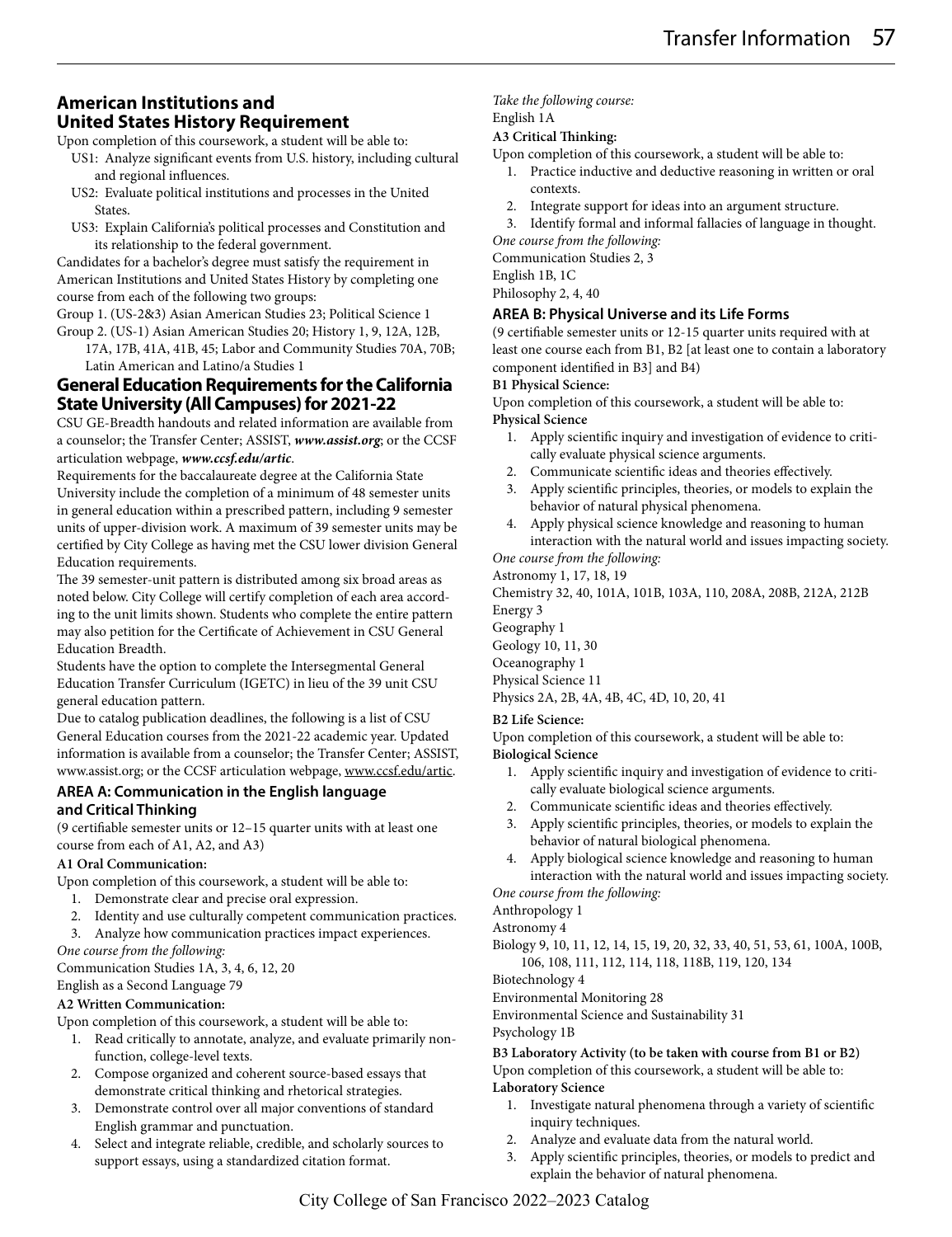*One course from the following:* Anthropology 1L Astronomy 16 Biology 9, 10, 11, 12, 14, 19, 32L, 51L, 100A, 100B, 106, 108, 111, 112, 118, 120 Biotechnology 4 Chemistry 32, 40, 101A, 101B, 103A, 208A, 208B, 212A, 212B Energy 3L Environmental Monitoring 28 Environmental Science and Sustainability 31L Geography 1L Geology 10L, 11L, 30L Oceanography 1L Physical Science 11L Physics 2AL, 2BL, 4AL, 4BL, 4CL, 4DL, 10L

### **B4 Mathematics/Quantitative Reasoning:**

Upon completion of this coursework, a student will be able to:

1. Apply mathematical concepts through numerical, symbolic, graphical, and verbal methods to interpret quantitative information, solve problems, and communication results

*One course from the following:*

Economics 5

Engineering Technology 50

Finance 136M

Latin Amer & Latino/a Studies 5

Mathematics 70, 75, 80, 90, 92, 95, 98, 100A, 100B, 110A, 110B, 110C, 115, 120, 125, 130

Philosophy 12A

Psychology 5

#### **AREA C: Arts, Literature, Foreign Language and Philosophy**

(9 certifiable semester units or 12-15 quarter units with at least one course in the Arts and one course in the Humanities) **C1 Arts:**

Upon completion of this coursework, a student will be able to:

- 1. Identify connections between the arts and cultural and social awareness.
- 2. Analyze the broader social/historical contexts of works of art.
- 3. Evaluate the creative expression of self and others.

*At least one course from the following:*

African American Studies 55

Architecture 31A, 31B, 102

- Art 101, 102, 103, 104, 105, 106, 107, 108, 109, 118, 122A, 123Q, 123U, 123V, 123W, 125A, 130A, 140A, 146A, 146B, 160A, 170A, 180A
- Asian Studies 11
- Cinema 18, 21, 23A, 23B, 57
- Communication Studies 38

Dance 30, 100A

Fashion 55

Interior Design 138

Labor & Community Studies 104A

Latin Amer & Latino/a Studies 14

Lesbian, Gay, Bisexual & Trans 20, 55

Maker Studies 100

Music 3A, 3B, 5A, 5B, 9A, 21, 22A, 22B, 22C, 23, 24, 25, 26, 27A, 27B, 27Q, 27R, 28, 100, 128

Photography 40, 50A, 50B

Theatre Arts 30, 31, 32, 33, 150A

Visual Media Design 110

#### **C2 Humanities:**

Upon completion of this coursework, a student will be able to:

1. Exhibit an understanding of the ways in which people in diverse cultures and eras have produced culturally significant works.

- 2. Communicate effectively the meanings and intentions of creative expression. 3. Use analytical techniques to assess the value of human creations in meaningful ways. 4. Demonstrate an understanding of the human condition through language, reasoning, or artistic creation. *At least one course from the following:* African American Studies 30, 40, 60 American Sign Language 2A American Studies 5 Asian American Studies 6, 10, 30, 35 Asian Studies 15, 30 Chinese 1, 1A, 1B, 2, 2A, 2B, 3, 3A, 3B, 4, 4A, 4B, 10A, 10B, 10C, 10D, 12A, 12B, 12C, 14A, 14B, 14C, 30A, 30B, 30C, 31A, 31B, 32, 33, 39 Cinema 19, 20A, 20B, 21, 22, 23C Classics 35 Communication Studies 8 English 1B, 30A, 30B, 35A, 35B, 35C, 35D, 35G, 35H, 43, 44A, 44B, 46A, 46B, 46C, 48C, 48K, 51, 52, 54, 55, 57, 58, 61 English as a Second Language 188 Ethnic Studies 37 French 1, 1A, 1B, 2, 2A, 2B, 3, 3A, 3B, 4, 5, 10A, 10B, 10C, 10D, 11A, 11B, 41, 42 German 1A, 1B History 1, 4A, 4B, 5, 9, 12A, 12B, 15A, 15B, 17A, 17B, 18A, 18B, 20, 21, 35A, 35B, 37, 40, 41A, 41B, 45, 49 Humanities 7, 8, 11, 12, 20, 25, 41A, 41B, 48 Interdisciplinary Studies 3, 4, 14, 27B, 29, 30, 31, 36, 37, 45, 46, 47 Italian 1, 1A, 1B, 2, 2A, 2B, 3A, 3B, 4A, 4B, 10A, 10B, 10C, 10D, 11A, 11B, 15A, 15B Japanese 1, 1A, 1B, 2, 2A, 2B, 3, 3A, 3B, 4, 4A, 4B, 10A, 10B, 10C, 39 Latin Amer & Latino/a Studies 1 Lesbian, Gay, Bisexual & Trans 11, 12, 15, 18, 75 Philippine Studies 30, 42 Philosophy 2, 4, 25A, 25C Pilipino 1, 2, 10A, 10B, 10C, 39A, 39B Russian 1A, 1B, 21A, 21B Spanish 1, 1A, 1B, 2, 2A, 2B, 3, 3A, 3B, 5, 5S, 6, 6A, 6B, 7, 10A, 10B, 10C, 10D, 22A, 22B, 22C, 31, 31A, 31B, 32, 32A, 32B, 41, 42 Women's and Gender Studies 10 World Languages and Cultures 100 **AREA D: Social Sciences** Upon completion of this coursework, a student will be able to: 1. Exhibit an understanding of methods of inquiry used by the social and behavioral sciences. 2. Critically evaluate the ways people act, think and feel in response to their societies.
	- 3. Demonstrate socio-cultural participation skills, ethical reasoning, and/or political awareness in order to be effective citizens in a diverse world.

*Nine (9) certifiable semester units or 12-15 quarter units with courses to be selected from at least two disciplines from the following:* Administration of Justice 57, 59, 65, 67 African American Studies 30, 42, 60 American Studies 5 Anthropology 2, 3, 3C, 4, 8, 11, 12, 15, 20, 25, 50 Asian American Studies 8, 20, 22, 23, 27, 30, 35, 40, 42 Broadcast Electronic Media 101, 103, 104, 105 Child Dev/Family Studies 53, 61, 67, 97 Communication Studies 5 Economics 1, 3, 6, 15, 20, 22, 25, 30 Ethnic Studies 37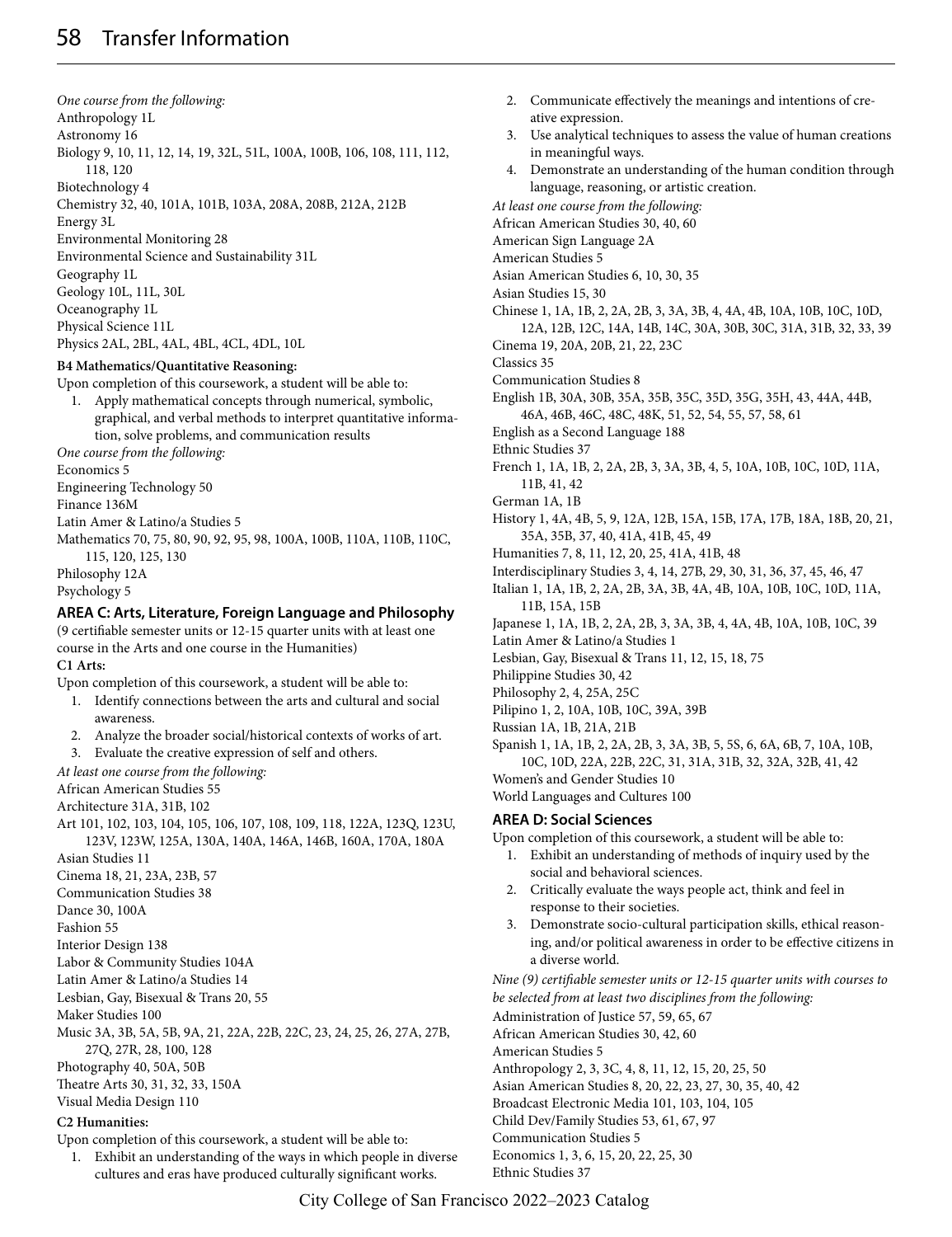Geography 3, 4, 7

Health Education 10, 30, 52, 54, 56, 97, 110, 221, 231

History 1, 4A, 4B, 5, 9, 12A, 12B, 15A, 15B, 17A, 17B, 18A, 18B, 20, 21, 35A, 35B, 37, 40, 41A, 41B, 45, 49 Interdisciplinary Studies 7, 17, 30, 31, 37, 45

International Business 162

Labor & Community Studies 15, 70A, 70B, 88, 96C, 114

Latin Amer & Latino/a Studies 1, 2, 9, 10, 11, 13, 15

Lesbian, Gay, Bisexual & Transgender Studies 5, 9, 10, 21, 50

Philippine Studies 20, 40

Physical Education 13, 28

Political Science 1, 2, 3, 4, 5, 12, 15, 18, 19, 22, 43, 45 Psychology 1, 2, 4, 10, 11, 21, 23, 24, 25, 26, 32, 40, 46

Sociology 1, 2, 3, 21, 25, 35, 52, 55

Women's and Gender Studies 25, 35, 54

# **AREA E: Lifelong Understanding and Self-Development**

- Upon completion of this coursework, a student will be able to: 1. Identify strategies for continual sociological and biological well-being.
- **2. PE/Dance Specific Outcome:** Examine, summarize, and value the physical skills essential for mental and physical well being. *Three (3) certifiable semester units or 4-5 quarter units from the following:* Career Development 60
- Dance \*34A, \*37, \*100B, \*102A, \*102B, \*107A, \*110A, \*111A, \*119A, \*119B, \*119C, \*119D, \*121B, \*122, \*123A, \*123B, \*124A, \*124B,
	- \*124C, \*124D, \*126B, \*127A, \*127B, \*129A, \*129B, \*129C, \*129D,
	- \*131A, \*133A, \*133B, \*133C, \*133D, \*134A, \*134B, \*134C,
	- \*134D, \*138A, \*138B, \*138C, \*138D, \*141A, \*141B, \*145A, \*145B,
	- \*146A, \*146B, \*148A, \*148B, \*149A, \*149B, \*155A, \*155B, \*155C,
	- \*160A, \*160B, \*160C, \*161, \*172A, \*172B, \*173
- Disabled Students Prog & Serv \*20
- Emergency Medical Technician 14
- Health Education 10, 25, 27, 30, 33, 48, 52, 53, 54, 67, 97, 120
- Intercollegiate Athletics \*60, \*61, \*62, \*63, \*65, \*66, \*67, \*68, \*69, \*80, \*81, \*82, \*83, \*85, \*88, \*89, \*96, \*97, \*98, \*99
- Interdisciplinary Studies 17, 50
- Learning Assistance 50
- Lesbian, Gay, Bisexual & Trans 21, 24
- Physical Education 14, 28, \*174A, \*200B, \*200C, \*200D, \*200E, \*202, \*204A, \*204B, \*204C, \*205A, \*205B, \*205C, \*206A, \*206B, \*206C, \*207A, \*210A, \*210B, \*212B, \*212C, \*212D, \*214A, \*214B, \*215A, \*215B, \*216A, \*216B, \*217A, \*217B, \*218, \*219A, \*219B, \*219C, \*220, \*222, \*223A, \*223B, \*223C, \*230A, \*230B, \*230C, \*231A, \*231B, \*231C, \*232A, \*232B, \*232C, \*233A, \*233B, \*233C, \*235A, \*235B, \*235C, \*236A, \*236B, \*238A, \*238B, \*238C, \*239A, \*239B, \*240A, \*240B, \*240C, \*242A, \*242B, \*242C, \*243A, \*244A, \*250A, \*252A, \*252B, \*252C, \*252D, \*254, \*255A, \*255B, \*255C, \*255D, \*255E, \*256A, \*256B, \*256C, \*256D, \*258A, \*258B, \*258C, \*258D, \*260A, \*260B, \*271A, \*271B, \*271C, \*271D, \*274A, \*274B, \*274C, \*274D, \*276A, \*276B
- Psychology 9, 14, 15, 17, 21, 24, 26, 40, 46 Sociology 35
- Women's and Gender Studies 55

\*All DANC/PE/PE A activity credit combined limited to 1 unit

### **New CSU GE Area F (Ethnic Studies)**

In response to Education Code Section 89032, the CSU system has implemented a new GE Area in Ethnic Studies, Area F. Students with catalog rights of Fall '21 or later will be required to fulfill 3 semester units (4 quarter units) in an approved Ethnic Studies course. Please check the Catalog Addendum for important updates about the new Area F requirement. This updated information will also be available from a counselor, the Transfer Center, or the CCSF Articulation webpage, www.ccsf/artic.

# **University of California (All Campuses)**

# **Admission Application Dates**

To ensure consideration for admission to the campus of first choice, students are reminded to file a UC application during the appropriate *Filing Period:*

**University of California, Berkeley, and Merced** Fall Semester: File November 1–30 Spring Semester: File July 1–31 UC Berkeley application is accepted for the fall only

### **All Other University of California Campuses**

Fall Quarter: File November 1–30 Winter Quarter: File July 1–31 Spring Quarter: File October 1–31 For the fall term, all majors and programs are open to new students.

Check with the specific campus Admissions Office if applying for other than the fall term.

Apply online, *www.universityofcalifornia.edu/apply*.

# **Minimum U.C. Transfer Eligibility Requirements**

To be eligible for admission to UC as a transfer student, you must fulfill the following criteria:

- 1. Complete 60 semester units (90 quarter units) of transferable college credit with a grade point average of at least 2.4, *and*
- 2. Complete a course pattern requirement to include:
	- Two transferable college courses (3 semester units or  $4-5$ quarter units each) in English composition; *and*
	- One transferable college course (3 semester units or  $4-5$ quarter units) in Mathematical Concepts and Quantitative Reasoning; *and*
	- Four transferable college courses (3 semester units or  $4-5$ quarter units each) chosen from at least two of the following subject areas: the arts and humanities, the social and behavioral sciences, the physical and biological sciences.

The current admission requirements for **nonresident** transfer applicants are the same as those for residents except that nonresidents must have a grade point average of 2.8 or higher in all transferable college course work.

In recent years, the number of applicants to many campuses and majors has greatly exceeded the spaces available. This increased competition means the University may no longer be able to guarantee admission to all eligible students. When a campus has to choose among qualified students, it applies standards that are more demanding than the minimum requirements. Using a process called comprehensive review, admissions officers look beyond the required course work and grades to evaluate applicants' academic achievements in light of the opportunities available to them and the capacity each student demonstrates to contribute to the intellectual life of the campus.

# **Courses from City College of San Francisco Acceptable at All Campuses of the University of California for 2021-22**

- 1. The University of California (all campuses) accepts as elective credit toward graduation the units earned in the courses listed below, subject to the limitations and exclusions noted.
- The following is a complete list of City College courses for which the University of California accepts credit, subject to the limitations listed. If a City College course does not appear on this list, the course is not accepted for credit by the University of California.

The following information is based upon information received from the University at the time of the publication of this catalog. The University may decide after the publication of this catalog to limit or not to accept units earned in some City College courses. In addition,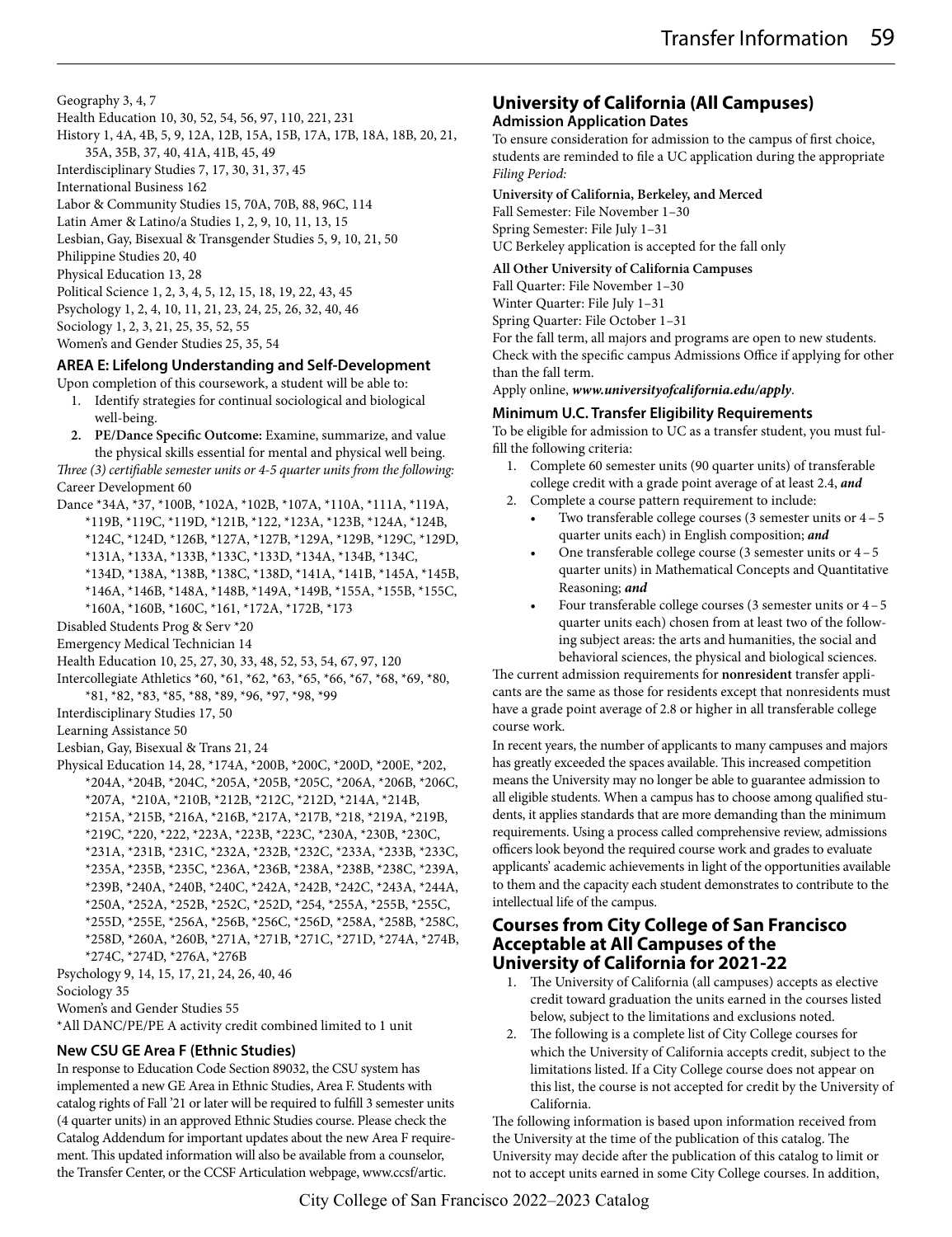due to publication deadlines, the list of courses is from the 2021-22 academic year. Further information, when it is received from the University, will be made available to students online, *www.assist.org*. **City College courses which are accepted for credit by all campuses of the University of California:**

**Academic Achievement Personal Success** 103

**Administration of Justice** 52, 57, 59, 65, 67

**African American Studies** 30, 40, 42, 55, 60

**American Sign Language** 1A, 1B, 2A

**American Studies** 5

- **Anthropology** 1, 1L, 2, \*3, \*3C, 4, 8, 11, 12, 15, 20, 25, 50 \*3 and 3C combined: maximum credit, one course
- **Architecture** 22A, 29A, 29B, 31A, 31B, 100, 101, 102, 103, 218
- **Art** 101 thru 109, 118, 122A, 123Q, 123U, 123V, 123W, 125A, 125B, 126, 130A, 130B, 130C, 132A, 132B, 132C, 132D, 139, 140A, 140B, 140C, 140D, 142A, 145A, 145B, 145C, 145D, 146A, 146B, 146C, 146D, 150A, 150B, 150C, 150D, 152A, 152B, 152C, 156A, 156B, 160A, 160B, 160C, 160D, 170A, 170B, 170C, 170D
- **Asian American Studies** 6, 8, 10, 20, 22, 23, 27, 30, 35, 40, 42, \*65 \*Independent Study course — to be reviewed for credit by UC campus upon transfer
- **Asian Studies** 11, 15, 30
- **Astronomy** \*1, 4, 16, \*17, \*18, \*19

\*1, 17, 18, 19 combined: maximum credit allowed, 2 courses

#### **BIOLOGICAL SCIENCES:**

#### **Anthropology** 1

**Biology** 9, ++10, \*11, 12, 14, 15, 19, 20, 21M, 32, 32L, 33, 40, 51, 51L, 53, 55, 61, 100A,100B, ^106, ^108, ^111,, ^112, 114, 118, 118B, 119, 120, 132, 134 \*No credit for 11 if taken after Biology 100A, 100B ++No credit for 10 if taken after Biology 11, 100A, 100B, or Biology 111 (formerly: Physiology 1) or Biology 112 (formerly: Physiology 12) ^No credit for Biology 106 (formerly: Anatomy 14) if taken after Biology 108 (formerly: Anatomy 25) or 111 (formerly: Physiology

1) or Biology 112 (formerly: Physiology 12); Biology 106 or Biology 108 combined with Biology 11 or Biology 112: Maximum credit, 2 courses

**Biotechnology (see Engineering & Technology)**

**Broadcast Electronic Media Arts** 100, 101, 103, 104, 105 **BUSINESS:**

**Accounting** 1, 2 **Business Law** 1, 2 **General Business** 119, 120 **Management** 235

**Microcomputer Applications for Business** +60, +62, 160 +CNIT 100, CS 100M, MABS 60, and MABS 62 combined: maximum credit, one course **Paralegal Studies** 10

# **Career Development 60**

**Chemistry** 32, #40, \*85, º101A, 101B, º103A, #110, \*\*208A, \*\*208B, \*\*212A, \*\*212B º101A, 103A combined: maximum credit allowed, one course.

#40, 110 combined: maximum credit allowed, one course. No credit for 40, 110 if taken after 101A or 103A

\*Variable Topic Course - to be reviewed for credit by UC Campus upon transfer.

\*\*208A-208B and 212A-212B combined: maximum credit allowed, one series; no credit for 212AB if taken after 208AB **Chinese** \*1, \*1A, \*1B, +2, +2A, +2B, #3, #3A, #3B, ^4, ^4A, ^4B, 30A,

30B, 30C, #31A, #31B, 32, 33, 39 \*1AB is equivalent to 1: maximum credit, 6 units;

\*\*20A, 20B, and LGBT 11 combined: maximum credit allowed, two courses **Classics** 35 **Communication Studies** 1A, 2, 3, 4, 5, 7, 8, 20, 50 **Computer Aided Drafting** (see Engineering & Technology) **Computer Networking & Information Technology** +100, +100M, 133M +CNIT 100, +CNIT 100M, CS 101, MABS 60 and 62 combined: maximum credit, one course **Computer Science** 110A, 110B, 110C, 111B, 111C, 131B, #160A, #160B, 177, \*199, 211E, 211S, 231, 270 +CNIT 100, CNIT 100M, MABS 60 and 62 combined: maximum credit, one course #160A and 160B must both be taken in order to receive transfer credit \*Independent Study course — to be reviewed for credit by UC campus upon transfer **Culinary Arts and Hospitality Studies** 247 **Dance** 30, \*34A, \*34B, \*37, 100-161, \*170, \*172A, \*172B, \*173, \*175 \*Any or all of these courses, HLTH 50 and MUS 47, (\*)PE and (\*) PE A courses combined: maximum credit, 4 units **Design** \*101, 105, º110, \*\*150 \*Same as PHOT 100, VMD 101 ºSame as VMD 112 \*\*Same as VMD 118 **Disabled Students Program and Services** \*20 \*Any or all of these courses, HLTH 50, MUS 47,  $(*)$ PE and  $(*)$ PE A courses combined: maximum credit, 4 units **Drama** (see Theatre Arts) **Economics** 1, 3, \*5, 6, 15, 20, 22, 25, 30 \*ECON 5, LALS 5, MATH 80, MATH 108 and PSYC 5 combined: maximum credit, one course **Emergency Medical Technician** 14 **Energy** (see Engineering & Technology) **Engineering** (see Engineering & Technology) **ENGINEERING AND TECHNOLOGY: Biotechnology** 4, 5, 20 **Computer Aided Drafting** 181 **Energy** 3, 3L **Engineering** 1A, 10A, 10B, 20, 20L, 24, 36, 37, 38, 45 **Environmental Monitoring, Sampling and Assessment** 28 **Environmental Science and Sustainability** 31, 31L **English** 1A, 1B, 1C, 30A, 30B, 35A, 35B, 35C, 35D, 35G, 35H, 43, 44A, 44B, 46A, 46B, 46C, 48C, 48K, 48W, 51, 52, 54, 55, 57, 58, 61, 62 **English as a Second Language** 184, 186, 188 \*Any or all of these courses combined: max. credit allowed, 8 units **Environmental Monitoring, Sampling and Assessment** (see Engineering & Technology) **Environmental Science and Sustainability** (see Engineering & Technology) **Ethnic Studies** \*37(see African American, Asian American, Chinese, Latin American and Philippine Studies) \* Same as IDST 37 **Fashion** 22 **French** \*1, \*1A, \*1B, +2, +2A, +2B, #3, #3A, #3B, 4, 5, 11A, 11B, \*\*20,

+2AB is equivalent to 2: maximum credit, 6 units;

^4AB is equivalent to 4: maximum credit, 6 units;

**Cinema** 18, 19, \*\*20A, \*\*20B, 21, 22, 23A, 23B, 23C, 24, 57,

credit, 6 units;

**Child Development** 53, 67, 75, 150

#3AB is equivalent to 3: 3, 3AB, and 31AB combined: maximum

22, 23, 41, 42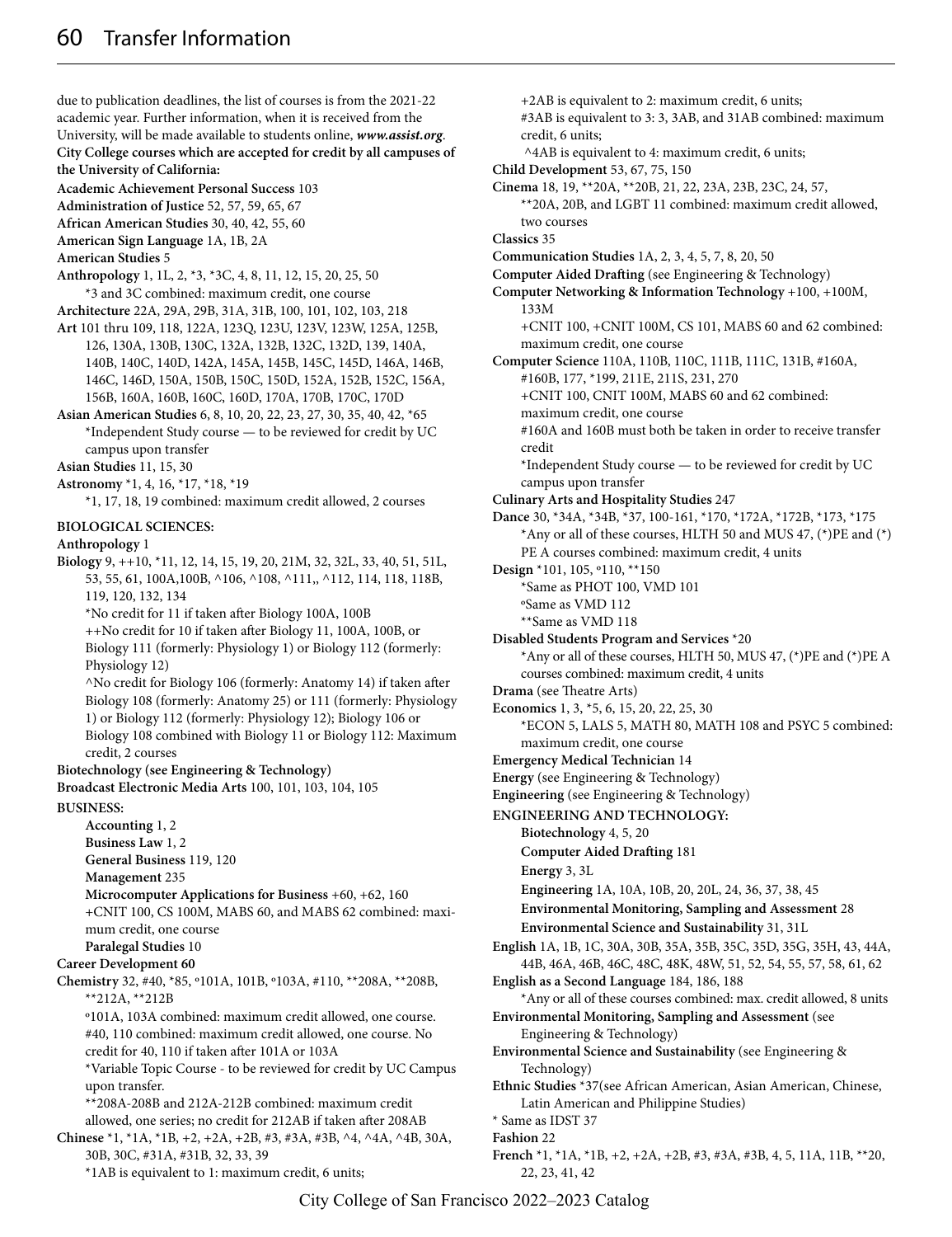\*1AB is equivalent to 1: maximum credit, 6 units; +2AB is equivalent to 2: maximum credit, 6 units #3AB is equivalent to 3: maximum credit, 6 units \*\*Independent Study course — to be reviewed for credit by UC campus upon transfer **Genetics** (See Biological Sciences) **Geography** 1, 1L, 3, 4, 7, 41A, 110 **Geology** 10, 10L, 11, 11L, 30, 30L **German** 1A, 1B **Health Education** \*10, \*25, \*27, 30, \*33, 52, \*53, 54, 56, 70, 120, 221, \*231 \*Any or all of these courses, and PE 14 combined maximum credit allowed, one course **History** 1, 4A, 4B, 5, 9, 12A, 12B, 15A, 15B, 17A, 17B, 18A, 18B, 20, 21, 35A, 35B, 37, 40, 41A, 41B, 45, +46, +47A–D +Independent Study/Variable Topics courses — to be reviewed for credit by UC campus upon transfer **Humanities** 7, 8, \*11, \*12, 20, 25, \*41A, \*41B, 48 \*11, 12, 41A and 41B combined: maximum credit allowed, two courses **Independent Study** \*Please note that the transfer credit for courses of this kind is contingent upon an evaluation of the course outline by a University of California campus. **Interdisciplinary Studies** 3, 4, 7, 14, 17, 27B, +27C, +28(A-F), 29, 30, 31, 36, \*37, 45, 46, 47, ^50 +Independent Studies/Variable Topics course--reviewed by UC campus upon transfer \*Same as ETHN 37 ^Same as LERN 50 **Interior Design** 100 **Italian** \*1, \*1A, \*1B, +2, +2A, +2B, 3A, 3B, 4A, 4B, 15A, 15B \*1AB is equivalent to 1: maximum credit, 6 units; +2AB is equivalent to 2: maximum credit, 6 units; **Japanese** \*1, \*1A, \*1B, +2, +2A, +2B, #3, #3A, #3B, \*\*4, \*\*4A, \*\*4B, 16, 17, 18, 39 \*1AB is equivalent to 1: maximum credit, 6 units +2AB is equivalent to 2: maximum credit, 6 units #3AB is equivalent to 3: maximum credit, 6 units \*\*4AB is equivalent to 4, maximum credit, 6 units **Journalism** 19 **Labor and Community Studies** ^15, 70A, 70B, 88, 98A, 98B, 98C, 114, 115 ^Same as LALS 15 **Latin American/Latino/a Studies** 1, 2, +5, \*9, 10, 11, 13, 14, ^15, \*70 \*Independent Study course -- to be reviewed for credit by UC campus upon transfer \*Same as LGBT 9 ^Same as LBCS 15 +ECON 5, LALS 5, MATH 80, MATH 108 and PSYC 5 combined: maximum credit, one course **Learning Assistance** \*50 \*Same as IDST 50 **Lesbian/Gay/Bisexual/Transgender Studies** 5, #9, 10, \*11, 15, 18, 20, 50, 55, 75 \*11 and 12, CINE 20A, 20B combined: maximum credit allowed, two courses #Same as LALS 9 **Library Information Skills** 10 **Maker Studies** 100

**Mathematics** 70, ^^75, +80, #90, #^98, \*100A, \*100B, +108, \*100A, \*100B, \*110A, \*110B, \*110C, 115, #120, #125, #130 ^^No credit for 75 if taken after 100A or 110A

+ECON 5, LALS 5, MATH 80, MATH 108 and PSYC 5 combined: maximum credit, one course # Credit for either MATH 90 or MATH 98 ^ Maximum credit, 4 units \* 110ABC combined with 100A-B: max. credit allowed, one series **Microbiology** (See Biological Sciences) **Music** 1A, 1B, 3A, 3B, 5A, 5B, 6A, 6B, 6C, 6D, 7P1, 7P2, 7P3, 7P4, 7V1, 7V2, 7V3, 7V4, 7W1, 7W2, 7W3, 7W4, 8A, 8B, 9A, 9B, 9C, 10A, 10B, 10C, 10D, 11, 12, 13A, 13B, 14, 15, 16, 17, 18, 19, 20, 21, 22A, 22B, 22C, 23, 24, 25, 26, 27A, 27B, 27Q, 27R, 28, 29, 30, 41, 42, 46, ^47, \*100, 128 \* No credit for 100 if taken after 1A or 3A 47, HLTH 50, (\*)DANC, (\*)PE and (\*)PE A courses combined: maximum credit, 4 units **Nutrition** (See Biological Sciences) **Oceanography** 1, 1L **Ornamental Horticulture** 50, \*76, \*77 \*76 and 77 combined: maximum credit, one course **Paralegal Studies** (see Business) **Philippine Studies** \*10, 20, 30, 40, 42, 50 (See also Pilipino courses) \*Independent Study course — to be reviewed for credit by UC campus upon transfer **Philosophy** 2, 4, 12A, 25A, 25C, 40 **Photography** 40, 50A, 50B, 51, 60A, 60B, 81A, \*100 \*Same as DSGN 101, VMD 101 **Physical Education** +7, 13, #14, 20, \*26, 28, +41, +42, +43, +45, \*174A, \*200-278 \*Any or all of these courses, MUS 47, HLTH 50, (\*)DANC, (\*)PE and (\*)PE A courses combined: maximum credit, 4 units +Any or all of these courses combined: maximum credit, 8 units, #14, and (\*) HLTH courses combined: maximum credit, one course **Physical Education Athletics** \*60, \*61, \*62, \*63, \*65, \*66, \*67, \*68, \*69, \*80, \*81, \*82, \*83, \*85, \*88, \*89, \*96, \*97, \*98, \*99 \*Any or all of these courses, MUS 47, HLTH 50, (\*)DANC, (\*)PE and (\*)PE A courses combined: maximum credit, 4 units **Physical Science** \*11, 11L \*No credit if taken after a college course in Astronomy, Chemistry, Geology or Physics **Physics** \*2A, 2AC, 2AL, \*2B, 2BC, 2BL, \*4A, 4AL, \*4B, 4BL, \*4C, 4CL, \*4D, 4DL, #10, 10L, 20, #41 \*2A-2B combined with 4ABCD: max. credit, one series; Deduct credit for duplication of topics #10 and 41 combined: maximum credit allowed, one course; no credit for 10 or 41 if taken after 2A or 4A **Physiology** (See Biological Sciences) **Pilipino** 1, 2, 39A, 39B (See also Philippine Studies) **Political Science** 1, 2, 3, 4, 5, 12, 15, 18, 19, 22, +41, +42A, +42B, +42C, +42D, 43, 45 +Variable Topics course — to be reviewed for credit by UC campus upon transfer **Psychology** 1, 1B, 2, \*5, 10, 11, 21, 23, 24, 25, 32, 40, +41, +42, +43, 46, 50 \*ECON 5, LALS 5, MATH 80, MATH 108 and PSYC 5 combined: maximum credit, one course +Variable Topics course — to be reviewed for credit by UC campus upon transfer **Russian** 1A, 1B, 21A, 21B **Sociology** 1, 2, 3, 11, 21, 25, 35, 52, 55 **Spanish** \*1, \*1A, \*1B, +2, +2A, +2B, #3, #3A, #3B, 5, 5S, ++6, ++6A, ++6B, 7, 22A, 22B, 22C, #31A, #31B, 32A, 32B, 41, 42 \*1AB is equivalent to 1: maximum credit, 6 units; +2AB is equivalent to 2: maximum credit, 6 units;

#3AB is equivalent to 3; 31AB is equivalent to 31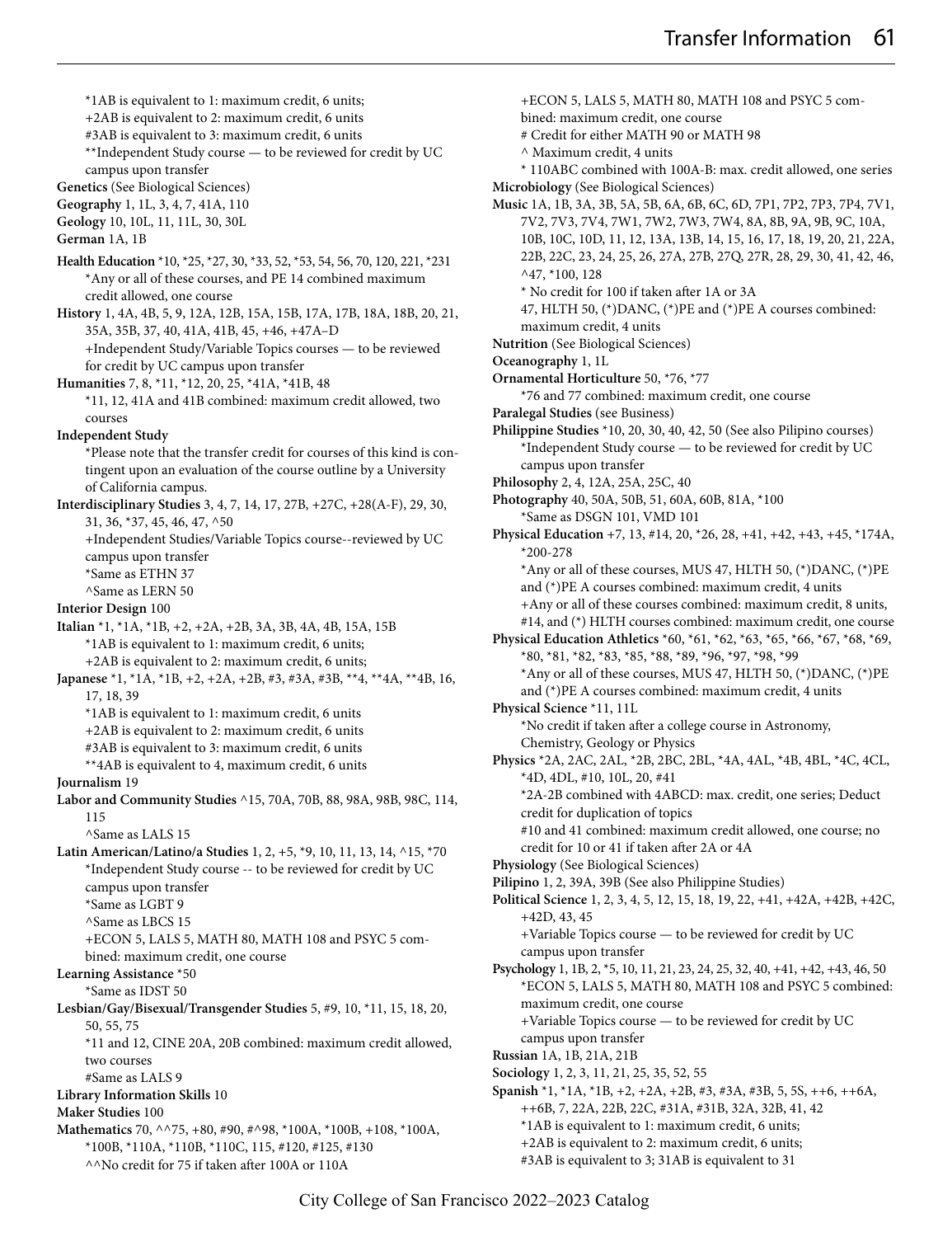3, 3AB, 31 and 31AB combined: maximum credit, 6 units; ++ 6A and 6B combined equivalent to 6: maximum credit 6 units

**Theatre Arts** 30, 31, 32, 33, 60, 61, 62, 63, 80, 81, 107ABC, 150ABC,

- 151ABC, 152C, 153ABC, 154ABC, 160A, 160B, 160C, 160D, 170ABCD, 171ABCD, 201ABC, 202ABC, 203ABC, 204ABC
- **Visual Media Design \***101, 110, \*\*112, +118, 120, 122, 170, 182
	- \* Same as DSGN 101, PHOT 100
	- \*\* Same as DSGN 110
	- + Same as DSGN 150

**Women's and Gender Studies** 10, 25, 35, \*51, \*52, \*53, 54

\*Variable Topics course — to be reviewed for credit by UC campus transfer

#### **World Languages and Cultures** 100

#### **Zoology** (see Biological Science)

The University accepts transfer credit as indicated above, but does not accept more than 70 semester units of lower division credit toward graduation. Lower division courses in excess of 70 semester units will receive subject credit and may be used to satisfy University subject requirements. The University does not accept credit that students have been granted for military service, nor does the University necessarily accept credit that City College of San Francisco has granted for work completed at other institutions.

# **Intersegmental General Education Transfer Curriculum (IGETC) for 2021-22**

The Intersegmental General Education Transfer Curriculum (IGETC) is a general education pattern that fulfills all lower-division general education requirements at most California State University (CSU) and most University of California (UC) campuses/majors. It is also accepted by some private/independent or out of state universities. Completion of IGETC is not a requirement for transfer to the CSU or UC, nor is it the only way to fulfill the lower division general education requirements. Students transferring to CSU campuses may find it advantageous to follow CSU-GE requirements. Students transferring to UC may also complete campus specific breadth requirements. Please note: IGETC is not recommended and/or acceptable for some colleges and majors within the UC system. Please consult with your counselor. Notes:

- IGETC does not guarantee admissions to any CSU or UC campus. Please consult with a counselor regarding limitations or restrictions on the IGETC acceptance.
- All courses for IGETC must be completed with "C" or better grade. A grade of Credit or Pass may be used if the community college's policy states it is equivalent to a grade of C or better.
- Courses listed in multiple AREAS shall not be certified in more than one area except for courses in Languages Other Than English (AREA 6 LOTE), which can be certified in both AREAS 3B and 6.
- Course requirements for ALL areas must be completed before IGETC can be fully certified, though IGETC may be partially certified if all but two courses on the IGETC pattern have been completed.
- IGETC Certification needs to be requested by students through a counselor.
- Students completing the IGETC pattern may petition for a CCSF Certificate of Achievement.

Due to catalog publication deadlines, the following is a list of IGETC courses from the 2021-22 academic year. Updated information is available from a counselor; the Transfer Center; ASSIST, *www.assist.org*; or the CCSF articulation webpage, *www.ccsf.edu/artic*.

### **AREA 1: English Communication**

CSU—Three courses required—one (1) course from each group

UC—Two courses required—one from Group A, & one from Group B.

# **1A-English Composition:**

Upon completion of this coursework, a student will be able to:

- 1. Read critically to annotate, analyze, synthesize, and evaluate primarily non-fiction, college-level texts.
- 2. Compose organized and coherent source-based essays that demonstrate critical thinking and rhetorical strategies.
- 3. Demonstrate control over all major conventions of standard English grammar and punctuation.
- 4. Select and integrate reliable, credible, and scholarly sources to support essays, using a standardized citation format

*One course from the following:*

English 1A

# **1B-Critical Thinking—English Composition:**

Upon completion of this coursework, a student will be able to: 1. Practice inductive and deductive reasoning in written or oral

- contexts.
- 2. Integrate support for ideas into an argument structure.
- 3. Identify formal and informal fallacies of language in thought. *One course from the following:*

Communication Studies 2

English 1B, 1C

# **1C-Oral Communication (CSU-ONLY):**

Upon completion of this coursework, a student will be able to:

- 1. Demonstrate clear and precise oral expression.
- 2. Identify and use culturally competent communication practices.
- 3. Analyze how communication practices impact experiences.
- *One course from the following:*

Communication Studies 1A, 3, 4, 20

# **AREA 2: Mathematical Concepts and Quantitative Reasoning**

Upon completion of this coursework, a student will be able to:

1. Apply mathematical concepts through numerical, symbolic, graphical, and verbal methods to interpret quantitative information, solve problems, and communication results.

*One course from the following:*

Economics \*5

Latin Amer & Latino/a Studies \*5

Mathematics 70, \*75, \*80, \*90, \*100A, \*100B, \*110A, \*110B, \*110C, 115, 120, 125, 130

Psychology \*5

# **AREA 3: Arts and Humanities**

At least three courses, with at least one from the Arts and one from the Humanities, 9 semester units.

### **3A Arts:**

Upon completion of this coursework, a student will be able to:

- 1. Identify connections between the arts and cultural and social awareness.
- 2. Analyze the broader social/historical contexts of works of art.
- 3. Evaluate the creative expression of self and others.

*At least one course from the following:*

African American Studies 55

- Architecture \*31A, \*31B
- Art 101, 102, 103, 104, 105, 106, 107, 108, 109, 118, 122A, 123Q, 123U, 123V, 123W

Asian Studies 11

Cinema 18, 23A, 23B

Dance 30

Latin Amer & Latino/a Studies 14

Lesbian, Gay, Bisexual & Trans 20, 55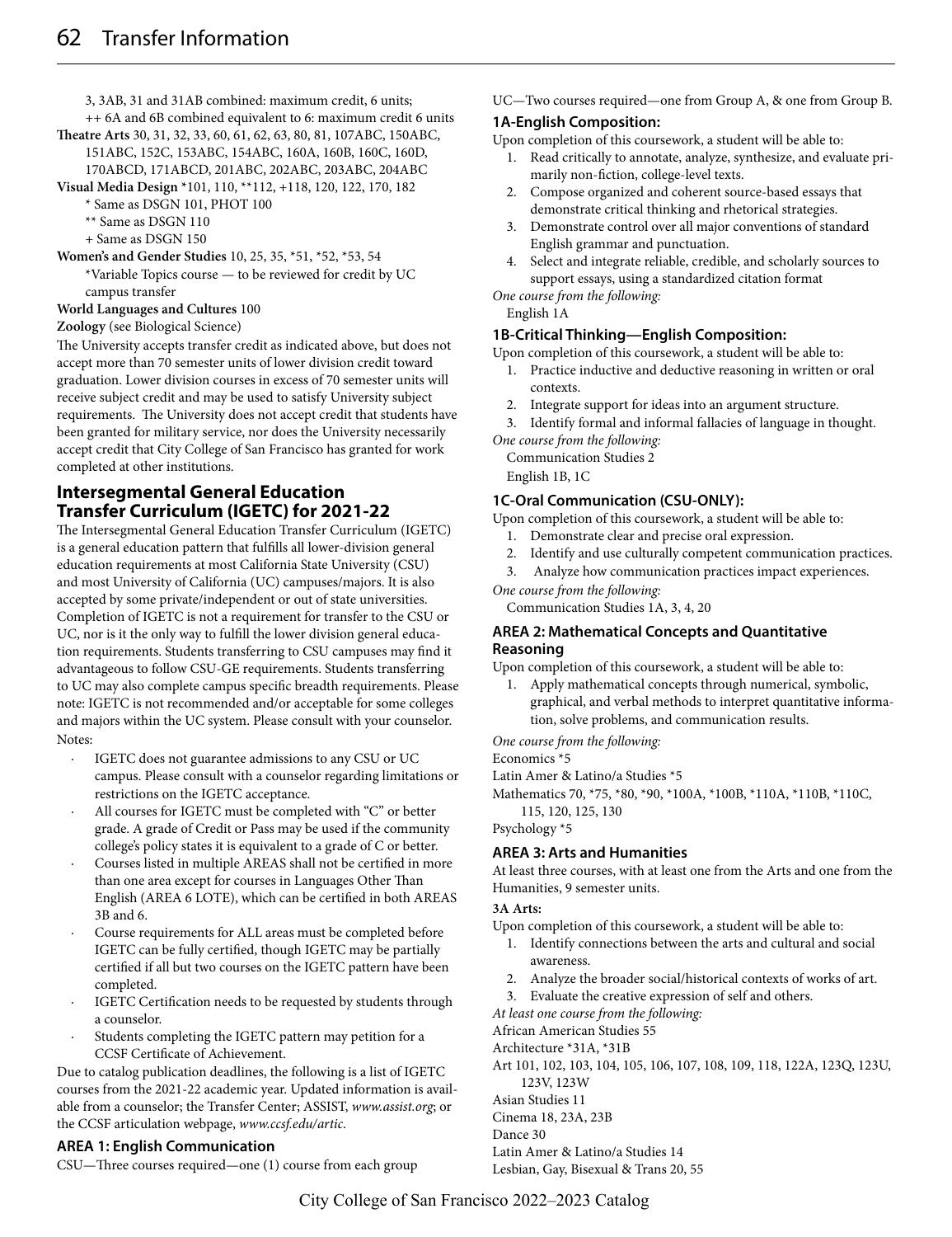Maker Studies 100

- Music 3A, 3B, 5A, 5B, 21, 22A, 22B, 22C, 23, 24, 25, 26, 27A, 27B, 27Q, 27R, 28, 128 Photography 40, 50A, 50B Theatre Arts 30, 31, 32, 33
- Visual Media Design 110

#### **3B Humanities:**

Upon completion of this coursework, a student will be able to:

- 1. Exhibit and understanding of the ways in which people in diverse cultures and eras have produced culturally significant works.
- 2. Communicate effectively the meanings and intentions of creative expression.
- 3. Use analytical techniques to assess the value of human creations in meaningful ways.
- Demonstrate an understanding of the human condition through language, reasoning, or artistic creation.

*At least one course from the following:*

African American Studies 30, 40, 60

- American Sign Language 2A
- American Studies 5
- Asian American Studies 6, 10, 35
- Asian Studies 15, 30
- Chinese \*3, \*3A, \*3B, \*4, \*4A, \*4B, 30A, 30B, 30C, \*31A, \*31B, 32, 33, 39
- Cinema 19, \*20A, \*20B, 21, 22, 23C
- Classics 35
- Communication Studies 8
- English 1B, 30A, 30B, 43, 44A, 44B, 46A, 46B, 46C, 48C, 48K, 51, 52, 54, 57, 58, 61
- Ethnic Studies 37
- French \*3, \*3A, \*3B, 4, 5, 41, 42
- History 1, 4A, 4B, 5, 9, 12A, 12B, 15A, 15B, \*17A, \*17B, 18A, 18B, 20, 21, 35A, 35B, 37, 40, \*41A, \*41B, 45

Humanities 7, 8, \*11, \*12, 20, 25, \*41A, \*41B, 48

- Interdisciplinary Studies 3, 4, 14, 27B, 29, 30, 31, 36, 37, 46, 47
- Italian 3A, 3B, 4A, 4B
- Japanese \*3, \*3A, \*3B, \*4, \*4A, \*4B, 39
- Latin Amer & Latino/a Studies 1
- Lesbian, Gay, Bisexual & Trans \*11, 12, 15, 18, 75
- Philippine Studies 30, 42
- Philosophy 2, 4, 25A, 25C
- Pilipino 39A, 39B

Spanish \*3, \*3A, \*3B, 5, 5S, \*6, \*6A, \*6B, 7, 22A, 22B, 22C, \*31, \*31A, \*31B, \*32, \*32A, \*32B, 41, 42

Women's and Gender Studies 10

### **AREA 4: Social and Behavioral Sciences**

Upon completion of this coursework, a student will be able to:

- 1. Exhibit an understanding of methods of inquiry used by the social and behavioral sciences.
- 2. Critically evaluate the ways people act, think and feel in response to their societies.
- 3. Demonstrate socio-cultural participation skills, ethical reasoning, and/or political awareness in order to be effective citizens in a diverse world.

*At least three (3) courses from at least two (2) disciplines or an interdisciplinary sequence. 9 semester units (12 –15 qtr. units)* 

Administration of Justice 57, 59, 65, 67

African American Studies 42

American Studies 5

- Anthropology 2, 3, 3C, 4, 8, 11, 12, 15, 20, 25, 50
- Asian American Studies 8, 20, 22, 23, 27, 30, 35, 40, 42

Broadcast Electronic Media Arts 101, 103, 104, 105 Child Development 53, 67 Communication Studies 5 Economics 1, 3, 6, 15, 20, 22, 25, 30 Ethnic Studies 37 Geography 3, 4, 7 Health 10, 52, 54, 56, 221, 231 History 1, 4A, 4B, 5, 9, 12A, 12B, 15A, 15B, 17A, 17B, 18A, 18B, 20, 21, 35A, 35B, 37, 40, 41A, 41B, 45 Interdisciplinary Studies 7, 17, 30, 31, 37, 45 Labor Studies 15, 70A, 70B, 88, 114 Latin American And Latino/A Studies 1, 2, 9, 10, 11, 13, 15 Lesbian, Gay, Bisexual, & Transgender Studies 5, 9, 10, 50 Philippine Studies 20, 40 Physical Education 13, 28 Political Science 1, 2, 3, 4, 5, 12, 18, 19, 22, 43, 45 Psychology 1, 2, 10, 11, 21, 23, 24, 25, 32, 40, 46 Sociology 1, 2, 3, 21, 25, 35, 52, 55

Women's and Gender Studies 25, 35, 54

### **AREA 5: Physical and Biological Sciences**

Two (2) courses, one Physical Science course and one Biological Science course: must include at least one Laboratory Activity, 7-9 semester units. (9-12 quarter units)

#### **5A Physical Sciences**

Upon completion of this coursework, a student will be able to:

- 1. Apply scientific inquiry and investigation of evidence to critically evaluate physical science arguments.
- 2. Communicate scientific ideas and theories effectively.
- 3. Apply scientific principles, theories, or models to explain the behavior of natural physical phenomena.
- 4. Apply physical science knowledge and reasoning to human interaction with the natural world and issues impacting society.

*One course from the following:*

Astronomy 1, 17, 18, 19

Chemistry 32, 40, 101A, 101B, 103A, 110, 208A, 208B, 212A, 212B

Energy 3

Geography 1

Geology 10, 11, 30

Oceanography 1 Physical Science 11

Physics 2A, 2B, 4A, 4B, 4C, 4D, 10, 20, 41

#### **5B Biological Sciences**

- Upon completion of this coursework, a student will be able to:
	- 1. Apply scientific inquiry and investigation of evidence to critically evaluate biological science arguments.
	- 2. Communicate scientific ideas and theories effectively.
	- 3. Apply scientific principles, theories, or models to explain the behavior of natural biological phenomena.
	- 4. Apply biological science knowledge and reasoning to human interaction with the natural world and issues impacting society.

*One course from the following:*

# Anthropology 1

Astronomy 4

Biology 9, 10, 11, 12, 14, 15, 19, 20, 32, 33, 40, 51, 53, 61, 100A, 100B, 106, 108, 111, 112, 114, 118, 119, 120

Biotechnology 4

Environmental Science and Sustainability 31

# Psychology 1B

# **5C Laboratory Activity**

- Upon completion of this coursework, a student will be able to:
	- 1. Investigate natural phenomena through a variety of scientific inquiry techniques.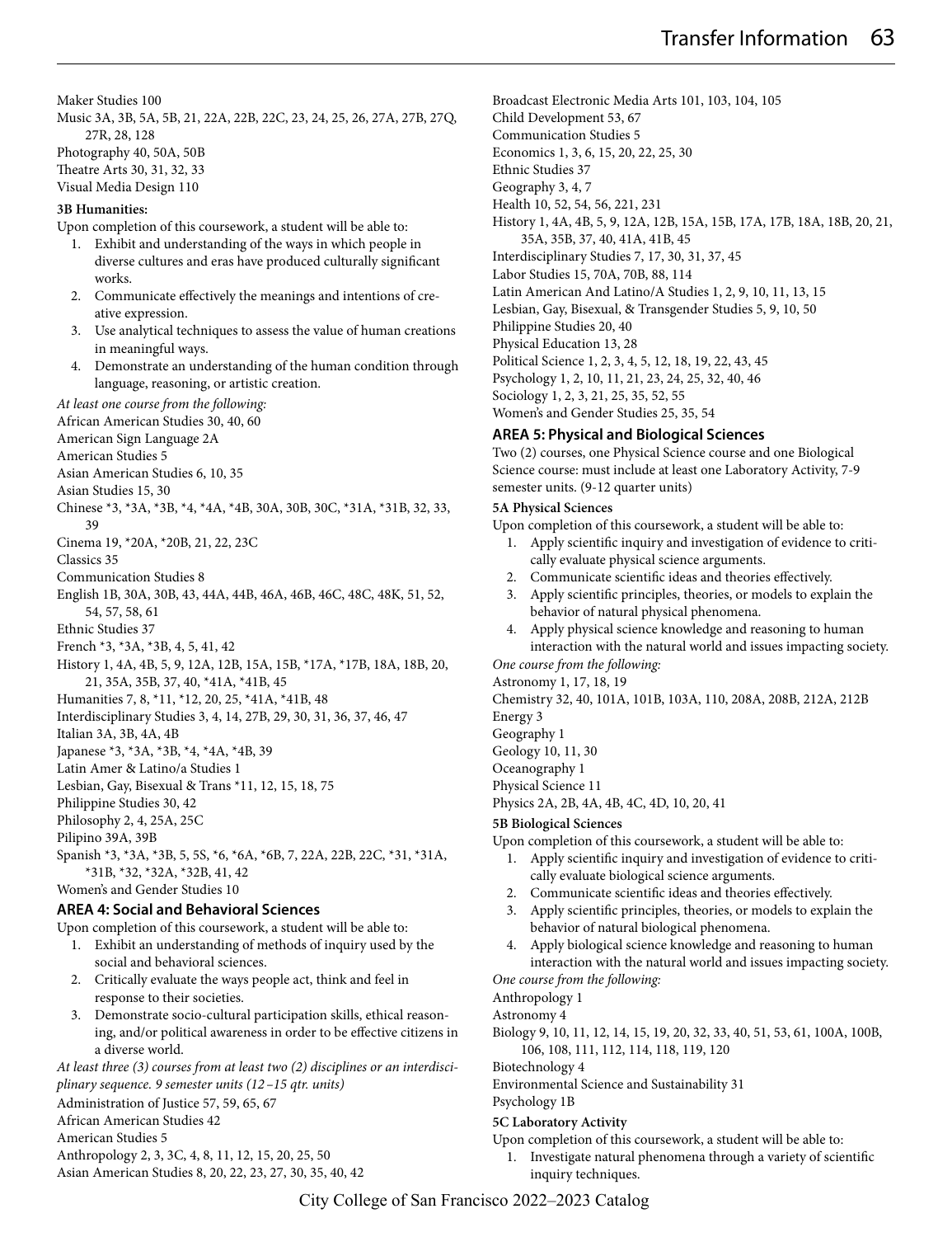- 2. Analyze and evaluate data from the natural world.
- 3. Apply scientific principles, theories, or models to predict and explain the behavior of natural phenomena.

### *One course from the following:*

Anthropology 1L

Astronomy 16

Biology 9, 10, 11, 12, 14, 19, 32L, 51L, 100A, 100B, 106, 108, 111, 112, 118, 120

Biotechnology 4

Chemistry 32, 40, 101A, 101B, 103A, 208A, 208B, 212A, 212B

Energy 3L

Environmental Science and Sustainability 31L

Geography 1L

Geology 10L, 11L, 30L

Oceanography 1L

Physical Science 11L

Physics 2AL, 2BL, 4AL, 4BL, 4CL, 4DL, 10L

# **AREA 6: Language Other Than English**

Upon completion of this coursework, a student will be able to:

- 1. Communicate effectively, beyond beginning level, in a language other than English.
- 2. Compose well-organized writing in a language other than English.
- 3. Demonstrate comprehension of the spoken non-English language in a variety of listening situations.
- 4. Interpret a variety of written texts in a language other than English.

### (UC requirement ONLY)

Complete ONE of the following ways to demonstrate proficiency in a language other than English:

### **1. Coursework**

a. High school courses

- i. In a high school where the language of instruction is English, completion of the second level of high school coursework in a language other than English with a letter grade of "C-" or better in the second semester of the second year.
- ii. In an institution where the language of instruction is not English, formal schooling through the sixth grade level or higher. Appropriate documentation must be presented to substantiate the language of instruction. If an official sealed transcript cannot be obtained from an international institution, an unofficial or opened transcript may be used.

### b. College courses

- i. Satisfactory completion of a course (or courses) at a college or university equivalent to the 2nd level of high school instruction, with a letter grade of "C" (2.0) or better; or a Pass grade where the pass is equivalent to 2.00 or better, in each course. CCSF courses that meet this requirement are: American Sign Language 1B, 2A; Chinese \*2, \*2B, \*3, \*3A, \*3B, \*4, \*4A, \*4B, \*30A, \*30B, \*30C, \*31A, \*31B; French \*2, \*2B, \*3, \*3A, \*3B, 4, 5, 22; Italian \*2, \*2B, 3A, 3B, 4A, 4B; Japanese \*2, \*2B, \*3, \*3A, \*3B, \*4, \*4A, \*4B; Pilipino 2; Spanish \*2, \*2B, \*3, \*3A, \*3B, 5, 5S, \*6, \*6A, \*6B, 7, 22A, 22B, 22C, \*31, \*31A, \*31B, \*32, \*32A, \*32B, 42
- ii. A Defense Language Institute Foreign Language Center (DLIFLC) language other than English course which is indicated as passed with a "C" or higher on the official transcript.

#### **2. Examinations**

a. **SAT II: Subject Tests** in languages other than English with minimum scores as indicated below:

Before May 1995 use 1st score; if taken after May 1995 use 2nd score:

- Chinese with listening: 500/520
- French/French with listening: 500/540

German/German with listening: 500/510

Hebrew (Modern): 500/470

Italian: 500/520

Japanese with listening: 500/510

Korean/Korean with listening: --/500

Latin: 500/530

Spanish/Spanish with listening: 500/520

- b. **Advanced Placement (AP)** examinations in languages other than English with a score of 3 or higher.
- c. **International Baccalaureate Higher Level (IBHL)** examinations in languages other than English with a score of 5 or higher.
- d. **(International) General Certificate of Secondary Education [(I)GCSE]/General Certificate of Education (GCE) "O" level** exams in languages other than English with a grade of "A", "B", or "C."
- e. **General Certificate of Education (GCE) "A" Level** exams in languages other than English with a grade of "A", "B" or "C."

### **3. Other**

- a. Satisfactory completion of an achievement test administered by a community college, university, or other college in a language other than English. The test will have to assess the student's proficiency at the level equivalent to two years of high school language. This conclusion must be posted on a transcript indicating unit, course title and grade or on a document with letterhead of the institution granting proficiency stating that the student has mastered proficiency in the language equivalent to two years of high school language.
- b. If an achievement test is not available, a faculty member associated with a United States regionally accredited institution of higher education can verify a student's competency. The institution must provide a document on letterhead asserting that the student has mastered proficiency in the language equivalent to two years/second level of high school instruction.

### **IGETC for STEM**

IGETC for STEM is a separate IGETC track available for students planning to major in science, technology, engineering, or mathematics. It is a series of courses that California community college students may complete to satisfy the lower-division breadth/general education requirements before transferring to either the California State University or most colleges and majors at UC campuses.

**For CSU:** If any specific AS-T degree allows IGETC for STEM Majors as its general education pattern, the specific courses that should replace the deferred lower division general education courses may be indicated on the Transfer Model Curriculum (TMC) for that discipline. **For UC:** UC will accept IGETC for STEM only if:

- Student is earning an associate degree for transfer (ADT) at a California community college that offers IGETC for STEM as an option for those degrees AND
- The UC major program or college you're applying to accepts partial IGETC certification.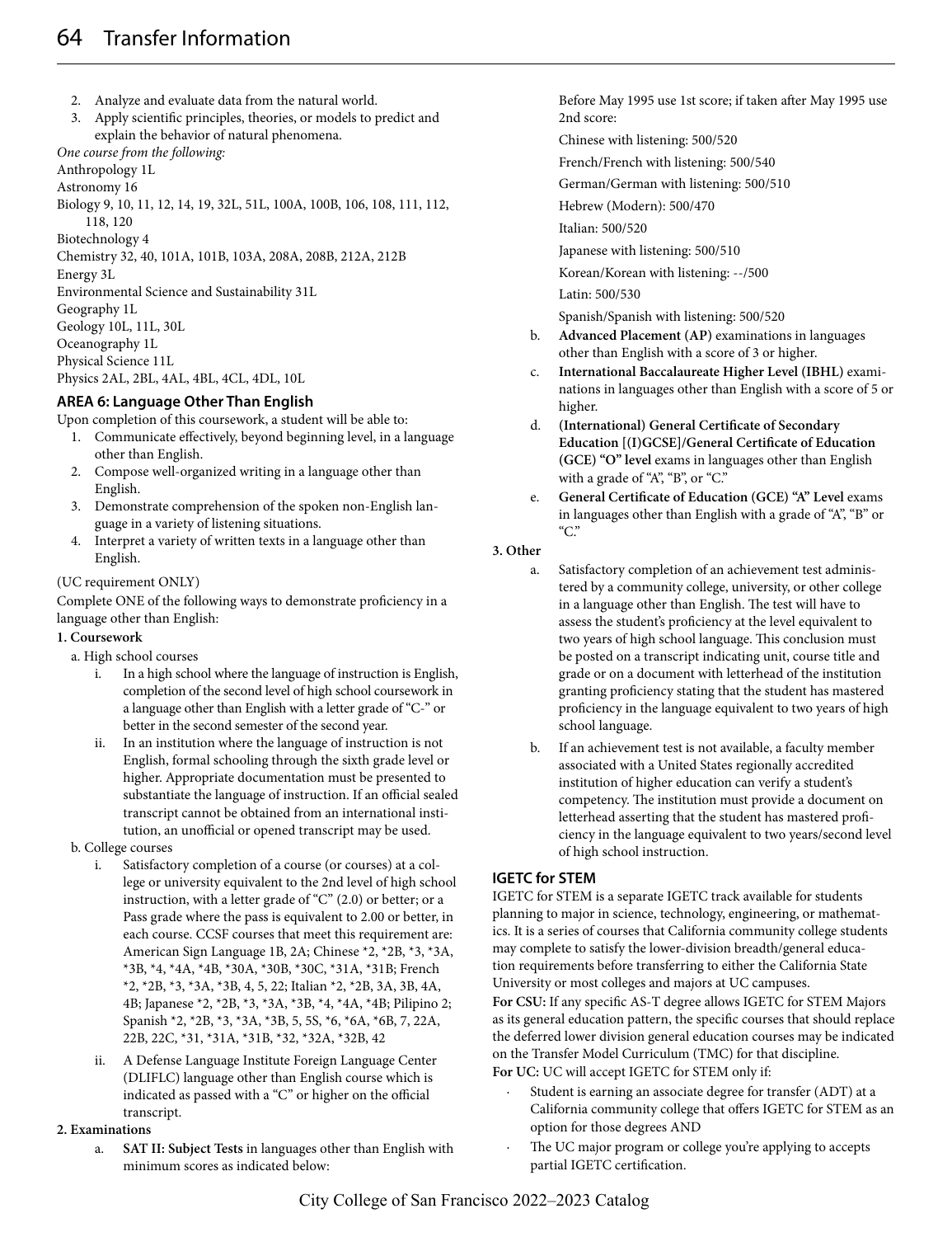Although IGETC for STEM is an option, students should prioritize completing major-preparation courses for the specific campuses and programs under considering. Consult ASSIST to determine whether IGETC is a good option and what courses at the community college fulfill IGETC requirements.

### **CSU Only: U.S. History, Constitution and American Ideals**

(Not part of IGETC; may be completed prior to transfer.)

- Upon completion of this coursework, a student will be able to:
- US1: Analyze significant events from U.S. history, including cultural and regional influences.
- US2: Evaluate political institutions and processes in the United States.
- US3: Explain California's political processes and Constitution and its relationship to the federal government.

*Six (6) units, one course from Group 1 (US-2&3) and one course from Group 2 (US-1):*

**Group 1:** Asian American Studies 23; Political Science 1

**Group 2:** Asian American Studies 20; History 1, 9, 12A, 12B, 17A, 17B, 41A, 41B, 45; Labor and Community Studies 70A, 70B; Latin American and Latino/a Studies 1

# **Course Identification Numbering System (C-ID)**

The Course Identification Numbering System (C-ID) is a statewide numbering system independent from the course numbers assigned by individual California community colleges. A C-ID number next to a course signals that participating California colleges and universities

have determined that courses offered by other California community colleges are comparable in content and scope to courses offered on their own campuses, regardless of their unique titles or local course number. Thus, if a schedule of classes or catalog lists a course bearing a C-ID number, for example COMM 110, students at that college can be assured that it will be accepted in lieu of a course bearing the C-ID COMM 110 designation at another community college. In other words, the C-ID designation can be used to identify comparable courses at different community colleges. However, students should always go to www.assist.org to confirm how each college's course will be accepted at a particular four-year college or university for transfer credit.

The C-ID numbering system is useful for students attending more than one community college and is applied to many of the transferable courses students need as preparation for transfer. Because these course requirements may change and because courses may be modified and qualified for or deleted from the C-ID database, students should check with a counselor to determine how C-ID designated courses fit into their educational plans for transfer.

Students may consult the ASSIST database at www.assist.org for specific information on C-ID course designations. Counselors can help students interpret or explain this information.

Below are CCSF courses that have been approved for C-ID numbers at the time of this catalog's publication. Updated information is available at http://www.c-id.net/course\_compare.html.

| <b>C-ID Number</b> | <b>CCSF Course</b> | <b>C-ID Number</b> | <b>CCSF Course</b>       | <b>C-ID Number</b>  | <b>CCSF Course</b> |
|--------------------|--------------------|--------------------|--------------------------|---------------------|--------------------|
| ACCT 110           | $ACCT -1$          | <b>ARTS 210</b>    | <b>ART-140A</b>          | COMM 140            | CMST-4             |
| ACCT 120           | ACCT-2             | <b>ARTS 220</b>    | <b>ART-150A</b>          | <b>COMM 150</b>     | CMST-5             |
| AG - EH 108, 108L  | O H-76, O H-77     | <b>ARTS 270</b>    | ART-126                  | COMM 160B           | CMST-38            |
| AG - EH 109L, 112  | O H-76, O H-77     | <b>BIOL 110B</b>   | <b>BIO 108</b>           | <b>COMM 170</b>     | CMST-7             |
| AG - EH 116L       | O H -65            | <b>BIOL 120B</b>   | <b>BIO 111</b>           | COMP <sub>112</sub> | $CS-110A$          |
| AG - PS 128, 128L  | O H -63            | <b>BIOL 120B</b>   | <b>BIO 112</b>           | <b>COMP122</b>      | $CS-110B$          |
| AJ 110             | $ADMI-57$          | <b>BIOL 135S</b>   | BIO-100A,                | <b>COMP122</b>      | $CS-111B$          |
| AJ 120             | $ADMI-52$          |                    | <b>BIO-100B</b>          | COMP <sub>132</sub> | $CS-111C$          |
| AJ 122             | ADMJ-54            | <b>BUS 110</b>     | <b>GNBS 119</b>          | COMP <sub>132</sub> | $CS-110C$          |
| AJ 124             | ADMJ-53            | <b>BUS 125</b>     | BSL <sub>1</sub>         | COMP <sub>142</sub> | $CS -270$          |
| AJ 140             | $ADMI-62$          | <b>CDEV 100</b>    | $C$ DEV-53               | <b>COMP152</b>      | <b>MATH-115</b>    |
| AJ 150             | $ADMI-66$          | <b>CDEV 110</b>    | $C$ DEV-67               | <b>ECE 120</b>      | $CDFV-65$          |
| AJ 160             | $ADMI-64$          | <b>CHEM 101</b>    | CHEM-40                  | <b>ECE 130</b>      | CDEV-66            |
| AJ 220             | $ADMI-51$          | <b>CHEM 110</b>    | CHEM-101A                | <b>ECE 200</b>      | CDEV-73            |
| <b>ANTH 110</b>    | ANTH-1             | <b>CHEM 120S</b>   | CHEM -101A,              | <b>ECE 210</b>      | CDEV-72            |
| <b>ANTH 120</b>    | ANTH-3             |                    | CHEM-101B                | <b>ECE 220</b>      | CDEV-92            |
| <b>ANTH 150</b>    | ANTH-2             | <b>CHEM 150</b>    | CHEM-208A                | <b>ECE 230</b>      | CDEV-93            |
| <b>ARTH 110</b>    | ART-101, ART-102   | <b>CHEM 150</b>    | CHEM-212A                | <b>ECON 201</b>     | ECON-3             |
| ARTH 120           | ART-102, ART-103   | <b>CHEM 160S</b>   | CHEM-208A,               | <b>ECON 202</b>     | $ECON -1$          |
| ARTH 130           | ART-104            |                    | CHEM-208B                | <b>ENGL 100</b>     | ENGL-1A            |
| <b>ARTS 100</b>    | $ART-125A$         | <b>CHEM 160S</b>   | CHEM -212A,<br>CHEM-212B | <b>ENGL 105</b>     | ENGL-1C            |
| <b>ARTS 101</b>    | <b>ART-125B</b>    |                    |                          | <b>ENGL 110</b>     | ENGL 1B            |
| <b>ARTS 110</b>    | <b>ART-130A</b>    | <b>COMM 110</b>    | CMST-1A                  | <b>ENGL 120</b>     | ENGL-1B            |
| <b>ARTS 200</b>    | <b>ART-132A</b>    | <b>COMM 120</b>    | CMST-3                   | <b>ENGL 130</b>     | ENGL-30A           |
| <b>ARTS 205</b>    | <b>ART-130B</b>    | <b>COMM 130</b>    | CMST-20                  | <b>ENGL 135</b>     | ENGL-30B           |